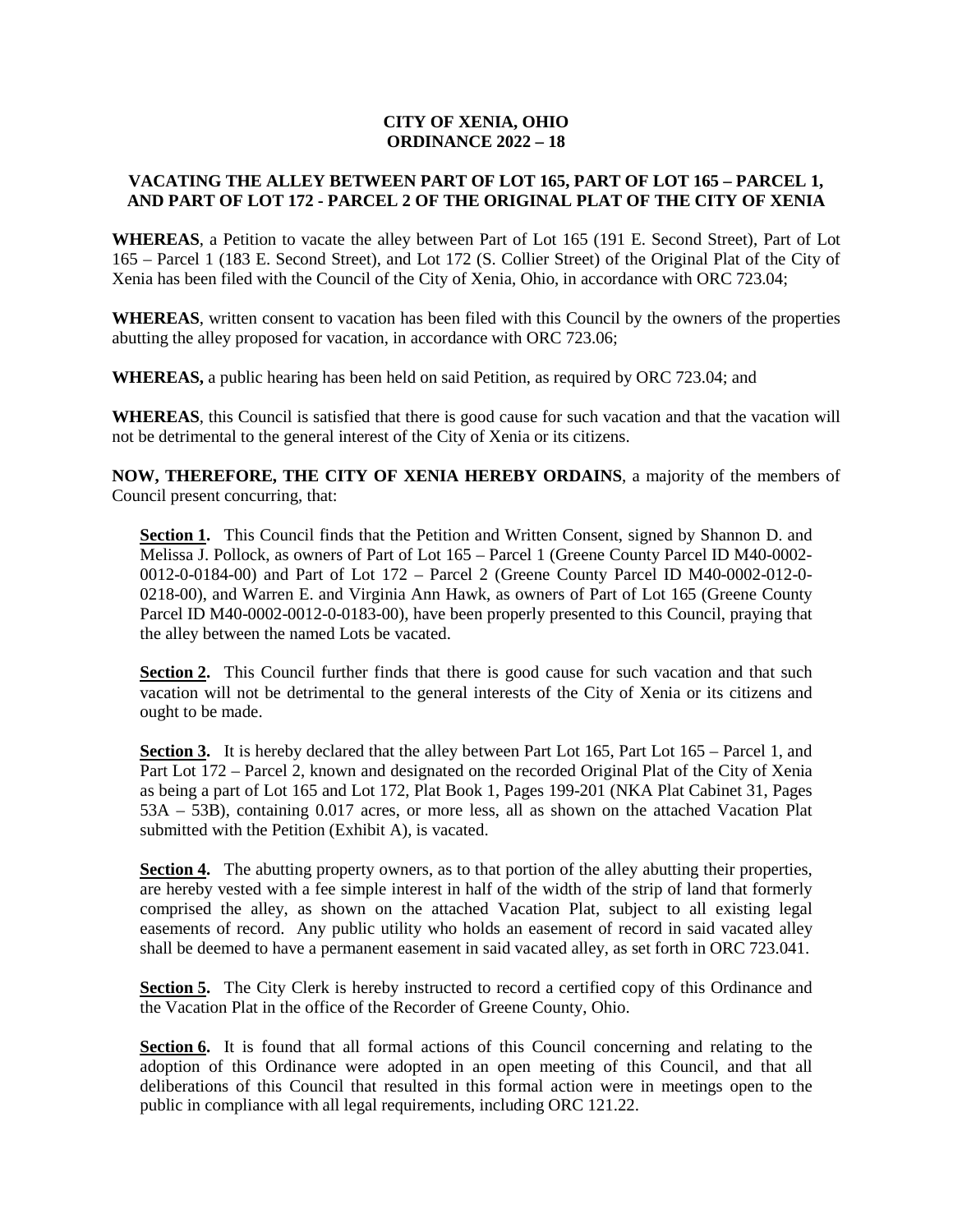**Section 7.** This Ordinance shall become effective on July 9, 2022.

Introduced: May 26, 2022 Adopted: June 9, 2022

Michelle O. Cohron

City Clerk

Wesley E. Smith

Attest: President, Xenia City Council